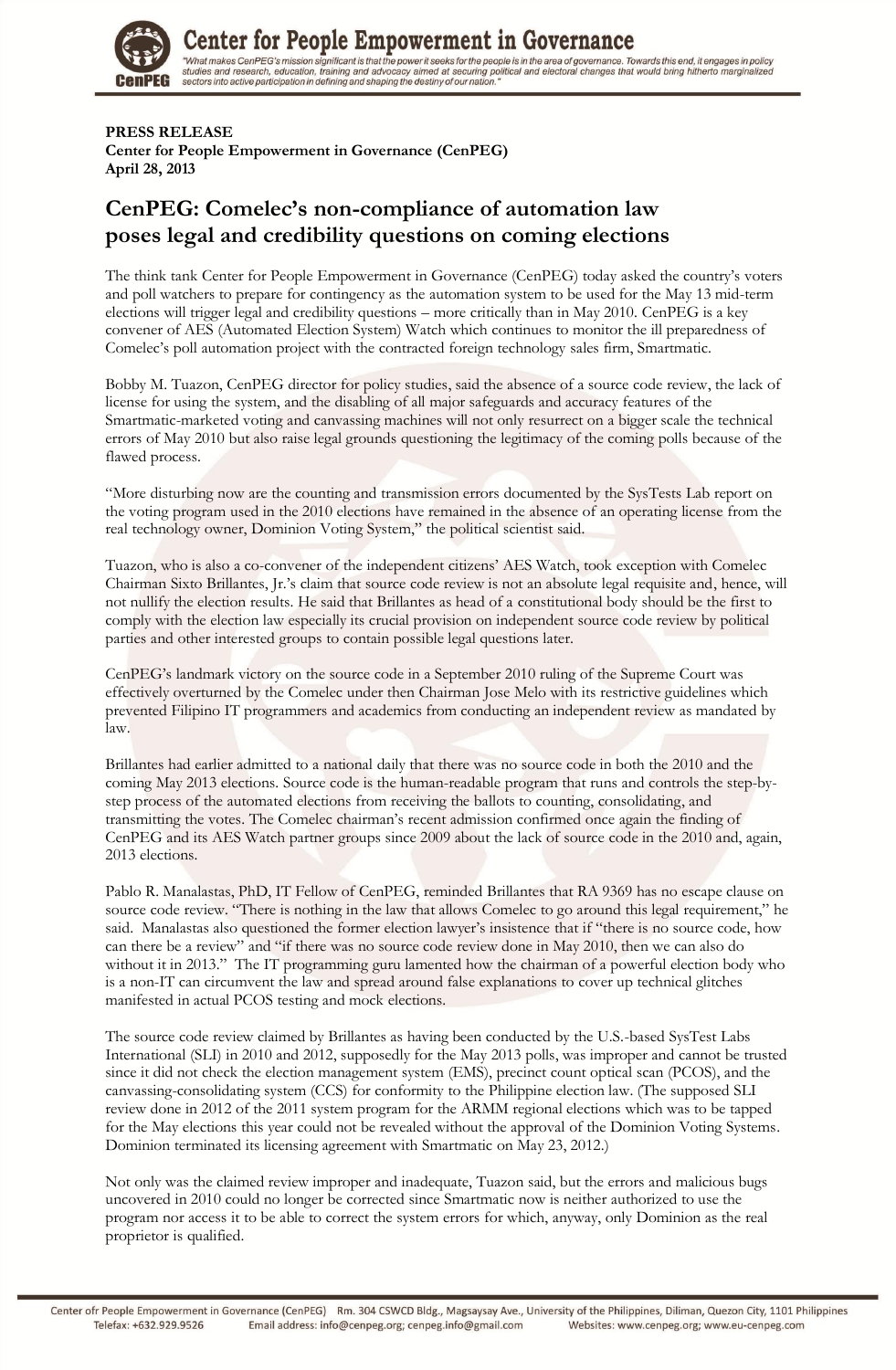

## Center for People Empowerment in Governance

"What makes CenPEG's mission significant is that the power it seeks for the people is in the area of governance. Towards this end, it engages in policy<br>studies and research, education, training and advocacy aimed at securi

Among these deficiencies, Manalastas said, are: a) inability of the PCOS program to detect changes in ballot design and reconfigure itself accordingly which led to the May 3, 2010 CF cards fiasco; b) inability of the PCOS and CCS to tell the difference between final testing and sealing (FTS) that resulted in the inclusion of erroneous pre-election FTS results in many precincts in 2010; c) gross errors in statistical figures showing from 150 million to 250 million voters during national canvassing as against 50 million registered voters; and d) transmission errors from PCOS to Comelec central servers resulting in 13,000 plus clustered precinct election results (ERs) with incomplete data out of 60,000 transmitted ERs.

Tuazon said that aside from this, the system"s low accuracy rating of 97% (as against the mandated 99.995%), and the unlawful disabling of verifiability and transparency features, safeguards, and security features make the 2013 election system more vulnerable to automated fraud and wholesale cheating as has been found in several 2010 election protests including Compostela in Cebu, Biliran, Bulacan, Manila, Cagayan de Oro, and other areas. "Today, more election cheats are expected to have mastered the crime of computerized fraud and be able to get away with it especially in the light of the election system"s disturbing vulnerabilities and the absence of a clear adjudication process," he added.

Tuazon also took exception to Brillantes' scolding of an accredited watchdog, Namfrel, over the latter's publication of technical glitches based on the Feb. 2 mock elections and recent field tests and demos including the overseas absentee voting (OAV) in Hong Kong. He said that Namfrel, which is also affiliated with AES Watch, was just making the truth communicated which, after all, is already known by the media and voters.

As an accredited watchdog, Namfrel is not duty-bound to keep its mouth shut on a concern that has become a national interest issue, Tuazon said. "Brillantes" undemocratic tendencies and exclusivist behaviour are what make for policy failure," the CenPEG analyst said. "His habitual and emotional outbursts and labelling constructive criticisms and expert advice by IT professionals as "election sabotage" are precisely pushing the election process to dangerous grounds. In the first place, CenPEG and AES Watch"s proposed solutions and remedies long submitted to Comelec and the 15th Congress remained unheeded."

The Comelec, under Brillantes, wasted three years to correct the systemic mistakes of 2010 and prepare for 2013, Tuazon said. Comelec may be commended for enforcing the rules on campaign paraphernalia, vote buying, violence, and other election malpractices. "But the poll body cannot evade accountability for its noncompliance with the election automation law as well as its blind trust on the unreliable Smartmatic despite contrary recommendations by its own advisory council," he said.

"The ever-reactive Comelec with a chairman prone to ill-informed reactions is not only running against time but time itself has overtaken Comelec," he said.

Given the mismanagement of the election by Comelec, CenPEG called on the people and election watch groups to prepare for contingency, make sure that elections pushed through alert however of its system flaws, and not just watch but gather verified evidence of automated fraud and other irregularities for post-election cases.

"This is a daunting task given that the favorite accredited citizen group, PPCRV, has suffered credibility problems from its blind adherence to the false claims of the technology sales company now embroiled in a legal row with the real technology owner in the U.S.," the center said.

"We have stopped debating with Comelec and its chairman who has resorted to gutter language and labelling of experts in poll automation in the country. Our only weapon now is the wealth of documentation that continues to surface and debunk the all-time myth of the Comelec and its foreign technology provider, Smartmatic, that its PCOS machines are to be trusted to secure the count of the people's votes in the coming elections. Truth is on our side and the chairman has no choice now but to publicly admit what we have been articulating since 2009 about the Smartmatic technology," Tuazon said.

The AES Watch's book editor, said, "The chairman should stop making threats about walking out, suing the Comelec's critics as election saboteurs and even about resigning because the Supreme Court which he lauded in 2012 for agreeing with him to exercise the option to purchase the PCOS machines, turned its back on him in another election issue."

"Now, Chairman Brillantes is threatening to sue Smartmatic for bungling the preparations for the 2013 elections," Tuazon added, noting the "inconsistency and emotional flip-flopping" that Comelec decisions are beginning to be known for under Brillantes's watch. "He should make do his threats and desist from his emotional media-hyping which is making him really ill-prepared for his job," he concluded.